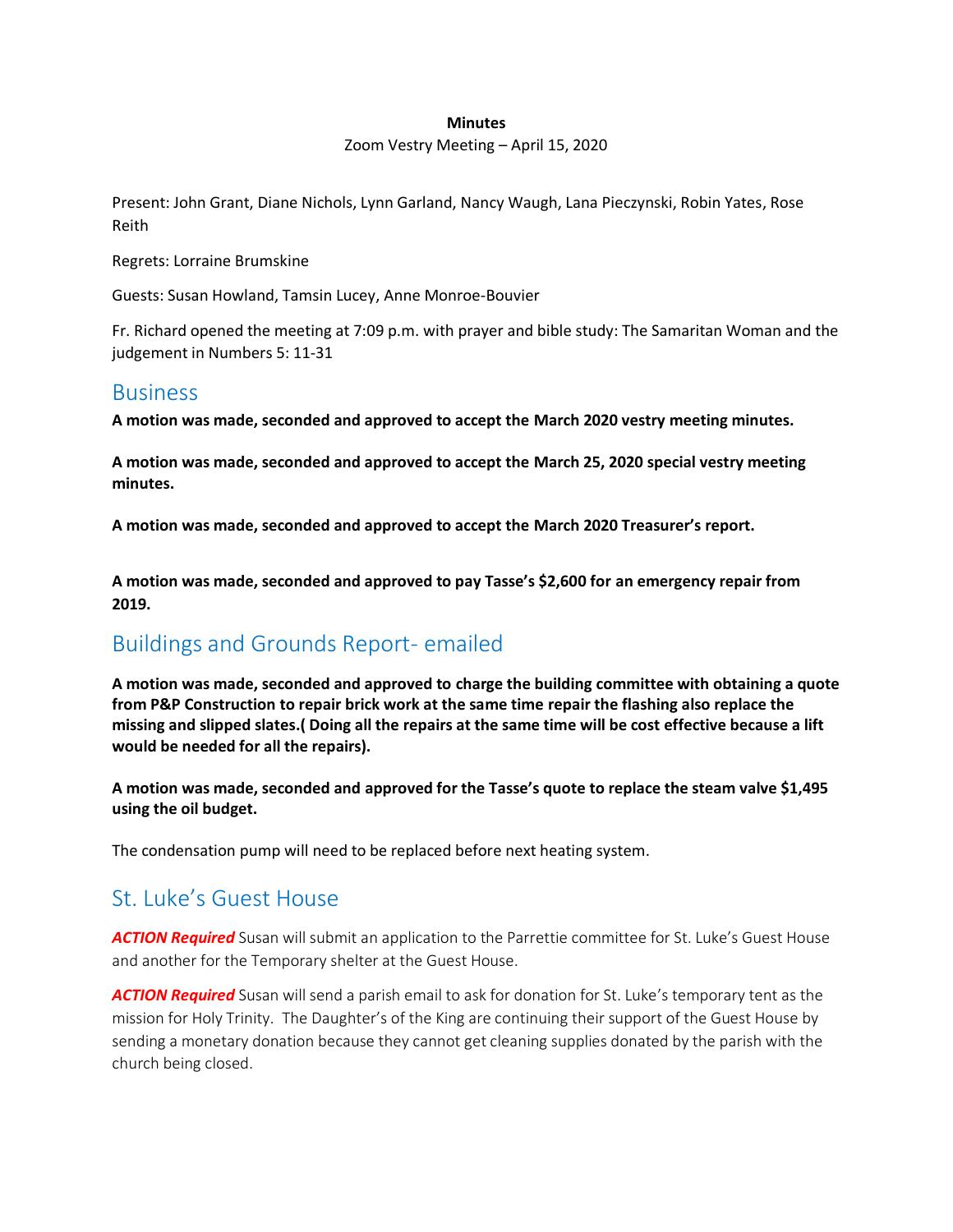## Organ Repairs

Anne Bouvier Munroe explained the quote from New England Organ Builders concerning the repairs. The organ flutes heard most often used solo work not as common for hymns this repair would be \$4200. There is in \$5,184.39 in the organ fund. The pneumatic motor that controls the swell shades need to be replaced. Anne explained the purpose of the swells control the keyboard used for hymns and second keyboard for solo work also, used for softer verses and meditative sound the cost \$3,200. New leather for the pipes and rebuild the wind chest which they sit on would be \$9,600.

#### **A motion was made, seconded and approved to spend \$3,200 to replace the motor and repair the swell box.**

## Communication

Susan is using Mail chimp communication for the service bulletins for the services Fr. Richard is holding.

Facebook live for Sunday service. Catherine Reith-Lowry, Susan Howland, and Joe DiSalvatore have been helpful with producing the on-line services

Susan informed the vestry that Chris Bolte was willing to reduce her hours because of less work due to the church services being cancelled.

**Motion made, seconded and approved to not reduce her pay with the reduction of her hours during Covid 19.** 

*ACTION Required-* **John Grant will inform Chris Bolte tomorrow the vestry does not want her to reduce her hours with the payroll department at the diocese.** 

### Senior Warden's Report

Diane took a Zoom meeting with Bishop Doug discussing with Sr. Warden's the plans churches had for services.

### Rector's Items

- Fr. Richard's Report- Fr. Richard believes the zoom meetings for Compline is an opportunity for him to minister to anyone struggling with isolation from the pandemic.
- Neighborhood Ministry Updates Zoom meeting with Fr. Jose Reyes scheduled for April 22, 2020.
- The "New Normal" services and meetings. Take more time let the words sink in keeping and returning to good pace and silence to maintain focus.

### The Closing – We go out in God's Name

- Closing Prayer Fr. Richard closed with prayer
- Meeting adjourned at 9:04